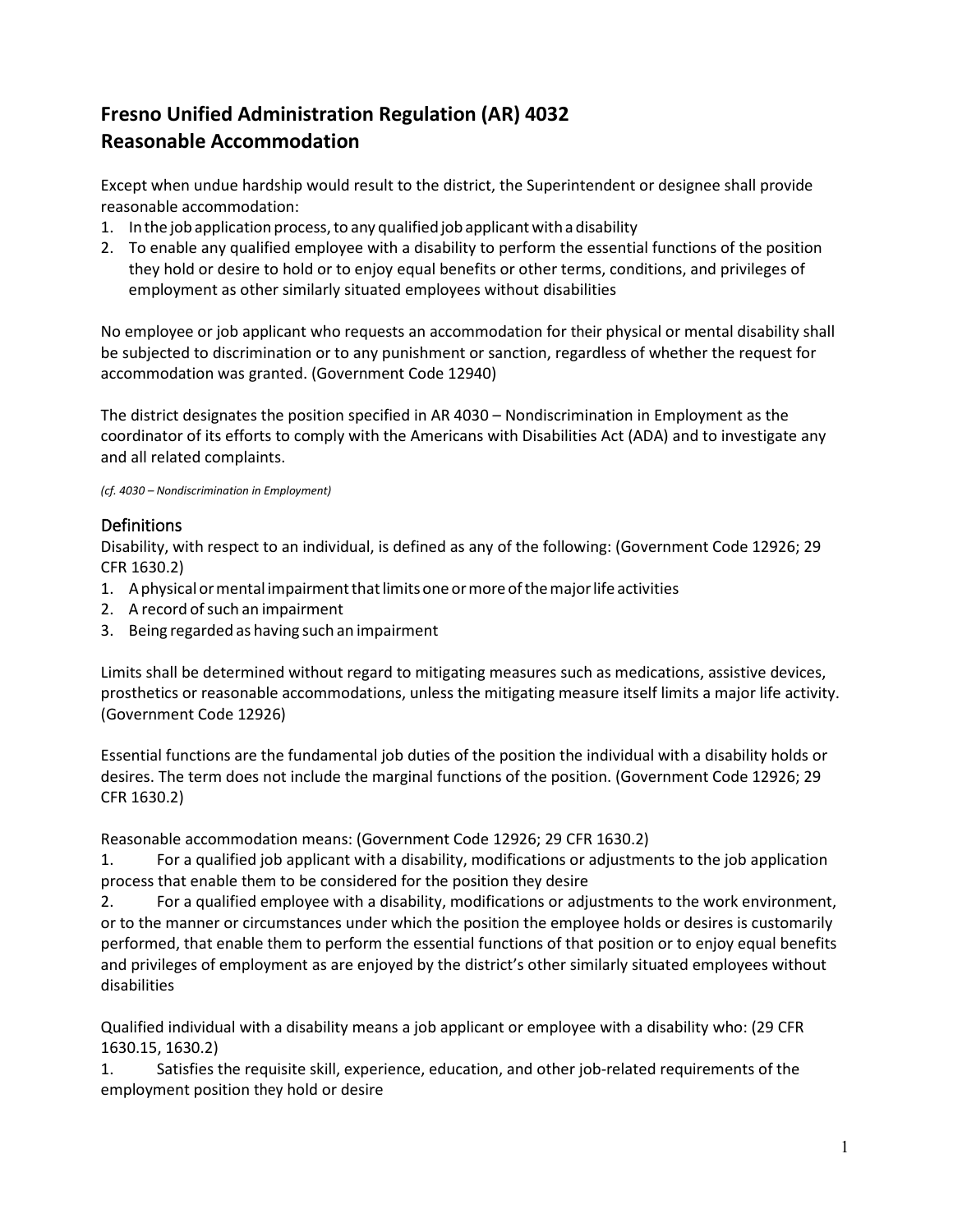2. Canperformtheessentialfunctionsofthepositionwithorwithoutreasonableaccommodation

3. Would not pose a significant risk of substantial harm, which cannot be eliminated or reduced by reasonable accommodation, to themselves or others in the job they hold or desire

Undue hardship is a determination based on an individualized assessment of current circumstances that shows that the provision of a specific accommodation would cause significant difficulty or expense to the district. (29 CFR 1630.2)

## Request for Reasonable Accommodation

When requesting reasonable accommodation, an employee or their representative shall inform the employee's supervisor that they need a change at work for a reason related to a medical condition. The supervisor shall inform the coordinator of the employee's request as soon as practicable.

When requesting reasonable accommodation for the hiring process, a job applicant shall inform the coordinator that they will need a reasonable accommodation during the process.

When the disability or the need for accommodation is not obvious, the coordinator may ask the employee to supply reasonable documentation about their disability. In requesting this documentation, the coordinator shall specify the types of information that are being sought about the employee's condition, the employee's functional limitations, and the need for reasonable accommodation. The employee may be asked to sign a limited release allowing the coordinator to submit a list of specific questions to their health care or vocational professional.

If the documentation submitted by the employee does not indicate the existence of a qualifying disability or explain the need for reasonable accommodation, the coordinator shall request additional documentation that specifies the missing information. If the employee does not submit such additional documentation in a timely manner, the coordinator may require them to submit to an examination by a health care professional selected and paid for by the district.

The district may make a medical or psychological inquiry of a job applicant or require them to submit to a medical or psychological examination after they have been given a conditional offer of employment but before the commencement of their job duties, provided the inquiry or examination is job-related, consistent with business necessity, and required for all incoming employees in the same job classification. (Government Code 12940)

The coordinator shall not request any job applicant's or employee's genetic information except as authorized by law. (42 USC 2000ff-1, 42 USC 2000ff-5)

In accordance with law, the coordinator shall take steps to ensure the confidentiality of information related to medical conditions or history. As applicable, they shall notify the supervisor or manager of the qualified individual of any reasonable accommodation granted the individual and may notify first aid and safety personnel when the disability of the qualified individual may require emergency treatment. (42 USC 12112)

# Granting Reasonable Accommodation

Upon receiving a request for reasonable accommodation from a qualified individual with a disability, the coordinator shall:

- 1. Determine the essential functions of the job involve
- 2. Engage in an informal, interactive process with the individual to review the request for accommodation, identify the precise limitations resulting from the disability, identify potential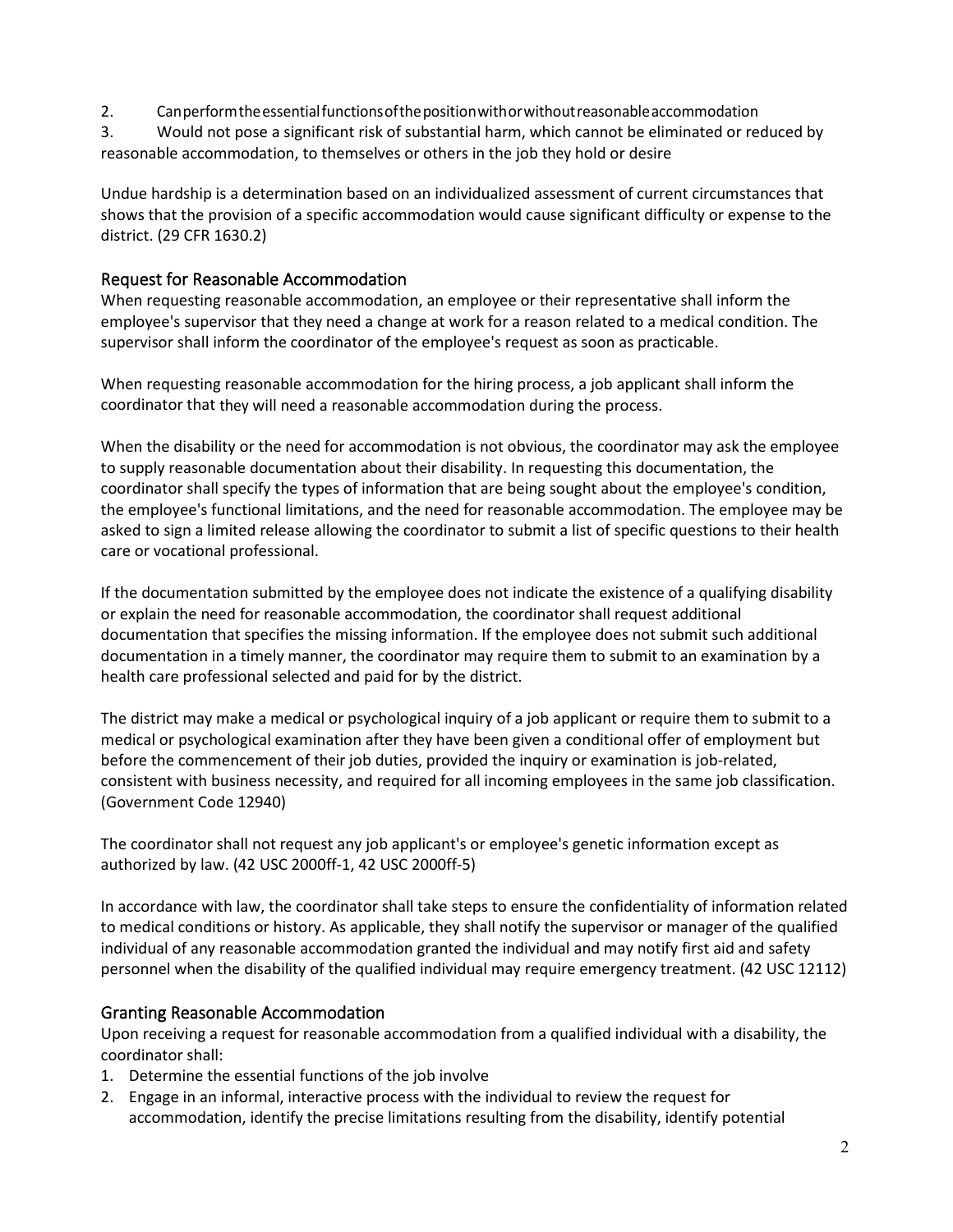accommodations, and assess their effectiveness

3. Develop a plan for reasonable accommodation which will enable the individual to perform the essential functions of the job or gain equal access to a benefit or privilege of employment without imposing undue hardship on the district

A determination of undue hardship should be based on several factors, including: (29 CFR 1630.2)

- a. The nature and net cost of the accommodation needed, taking into consideration the availability of tax credits and deductions and/or outside funding
- b. The overall financial resources of the facility making the accommodation, the number of persons employed at this facility, and the effect on expenses and resources of the facility
- c. The overall financial resources, number of employees, and the number, type, and location of facilities of the district
- d. Thetypeofoperationofthedistrict,includingthecomposition,structure,andfunctionsofthe workforce and the geographic separateness and administrative or fiscal relationship of the facility making the accommodation to other district facilities
- e. Theimpactoftheaccommodationontheoperationofthefacility,includingtheimpactontheabilityof other employeestoperformtheirdutiesandtheimpactonthefacility'sabilitytoconductbusiness

Thecoordinatormayconferwiththesiteadministrator,anymedicaladvisorchosenbythedistrict,and/orother district staff before making a final decision as to the accommodation.

### Reasonable Accommodation Committee

The coordinator may appoint a committee to review or assist in the development of appropriate plans to reasonably accommodate qualified individuals who request modifications or adjustments in their work duties or environment because of known physical or mental disabilities.

Committee members shall be selected on the basis of their knowledge of the specific functions and duties required in the position, the physical work environment, available accommodations, and other relevant issues. The committee may include a district administrator, site administrator, medical advisor or rehabilitation specialist, and as necessary, a certificated and/or classified employee. Membership may change on a case-by-case basis.

At the coordinator's discretion, the employee or applicant requesting accommodation may participate in the committee's meetings. If the employee or applicant is excluded from the committee's meetings, the coordinatorshall communicatewiththemsothatthey havetheopportunitytointeractandcontributeto planningthereasonable accommodation.

#### Appeal Process

Any qualified individual with a disability who is not satisfied with the decision of the coordinator may appeal in writing to the Superintendent or designee. This appeal shall be made within 10 working days of receiving the decision and shall include:

- 1. A clear, concise statement of the reasons for the appeal
- 2. A statement of the specific remedy sought

The Superintendent or designee shall consult with the coordinator and review the appeal, together with any available supporting documents. The Superintendent or designee shall give the individual their decision within 15 working days of receiving the appeal.

Any further appeal for reasonable accommodation shall be considered a complaint concerning